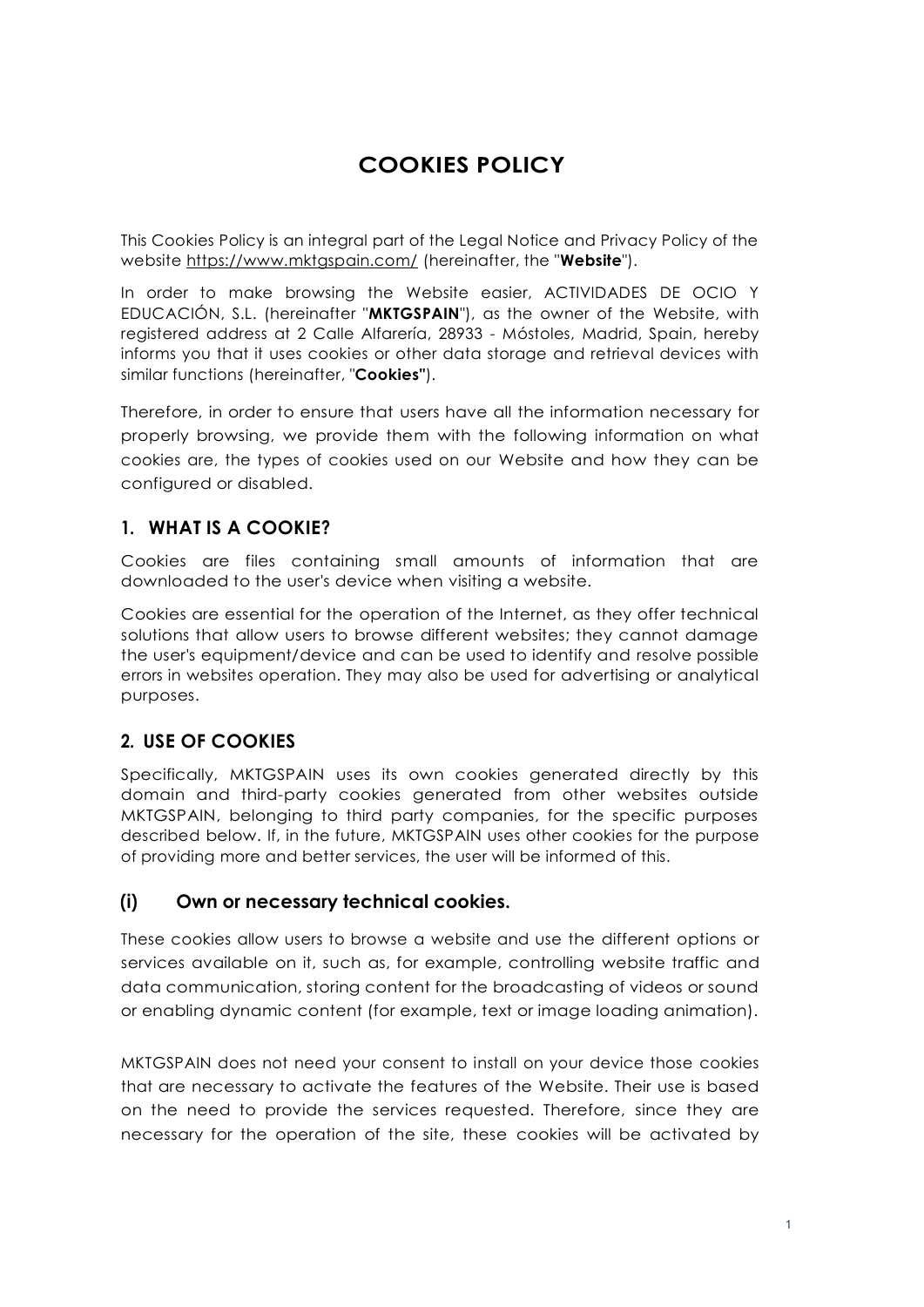default and cannot be rejected or deactivated.

#### **(ii) Personalisation cookies**

These cookies allow information to be remembered, so that users can access the service with certain characteristics that may differentiate their experience from that of other users, such as, for example, the language, the number of results to be displayed when the user searches the site, the appearance or content of the service depending on the type of browser used, the region from which users access the service, etc.

If users themselves choose these features (for example, if they select the language of a website by clicking on the flag icon of the relevant country), the cookies will be considered as a service expressly requested by the user, and will therefore be used exclusively for the selected purpose and without requesting their express consent.

| <b>Name</b>       | <b>Purpose</b>                                                                                                                            | <b>Expiry</b> |
|-------------------|-------------------------------------------------------------------------------------------------------------------------------------------|---------------|
| <b>GRECAPTCHA</b> | Provides SPAM protection                                                                                                                  | 6 months      |
| Google            |                                                                                                                                           |               |
| cookielawinfo-    | Set by the Data-Protection Cookie<br>Consent Plugin. Used to remember<br>the user's consent for cookies<br>categorised as "Not necessary. | year          |
| checkbox-non-     |                                                                                                                                           |               |
| necessary         |                                                                                                                                           |               |
| <b>MKTG Spain</b> |                                                                                                                                           |               |

### **(iii) Analytical or measurement cookies.**

Statistical cookies help website owners understand how visitors interact with the website by gathering and providing information on an aggregate basis.

The information obtained by these cookies is unlikely to pose any risk to the privacy of users, as they are analysed on an aggregate basis, for the purposes of obtaining statistics and reports that enable the website to operate better.

These are the analytical cookies used on the website:

| <b>Suppliers and</b><br><b>information</b><br>from<br><b>Analytical Cookies</b> | <b>Purpose</b> | <b>Expiry</b> |
|---------------------------------------------------------------------------------|----------------|---------------|
|---------------------------------------------------------------------------------|----------------|---------------|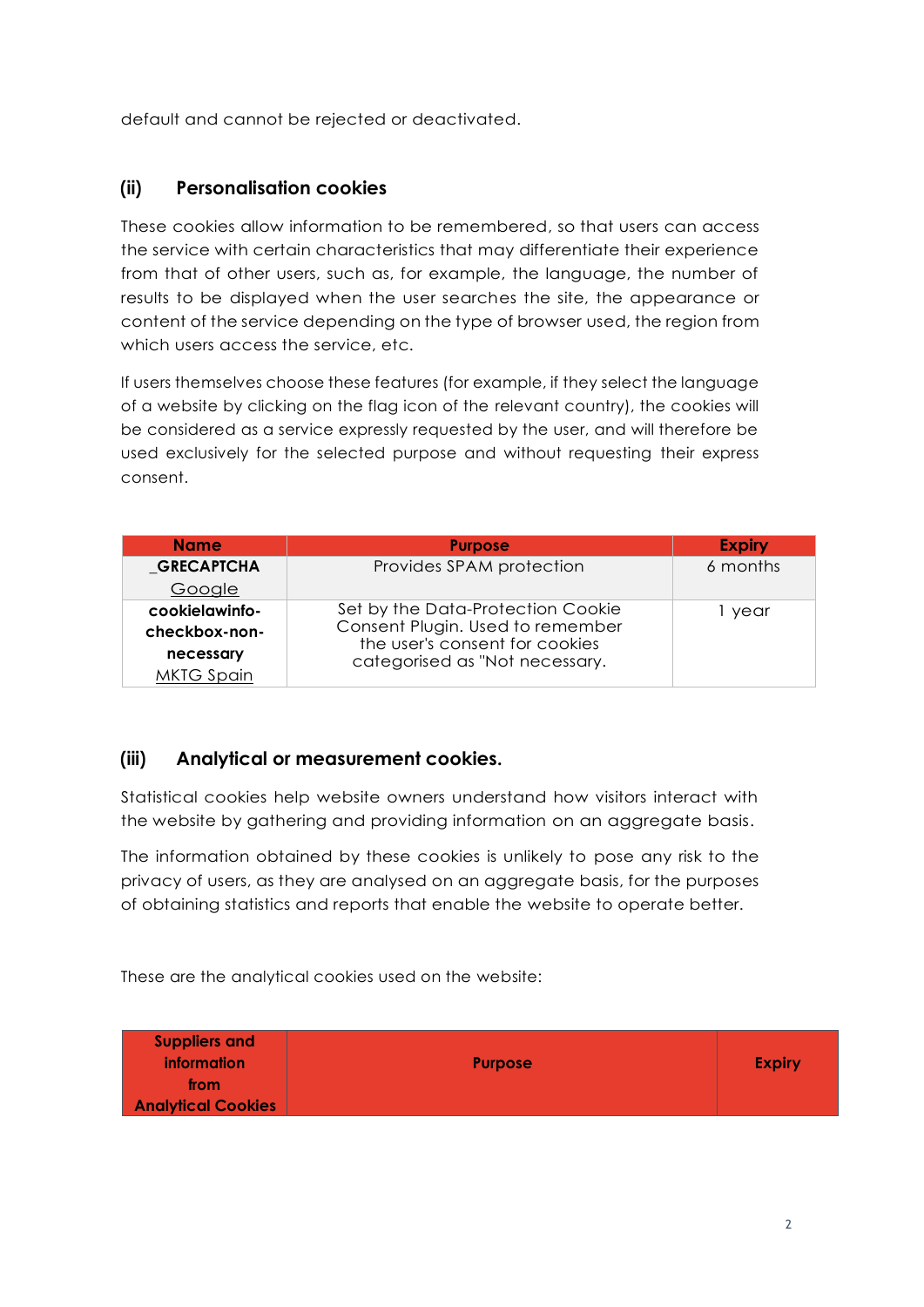| <b>Google Analytics</b> | Google Analytics is a web analytics tool that      |         |
|-------------------------|----------------------------------------------------|---------|
|                         | uses the information from cookies to analyse the   |         |
|                         | number of visitors and visits to the platform, the |         |
|                         | average duration of the visit, the average         | 2 years |
|                         | number of pages viewed by each user,               |         |
|                         | geographical and socio-demographic reports         |         |
|                         | (based on language, location, Internet provider,   |         |
|                         | device, mobile phone, etc.).                       |         |
|                         |                                                    |         |

## **3. STORAGE PERIODS**

The cookies used by MKTGSPAIN will be kept on your device for the time necessary to achieve the purpose for which they were installed and or a maximum of 2 years, unless you opt to delete them through the configuration options of your browser (see section 5 of this Policy).

The specific duration of each cookie is shown throughout this Privacy Policy.

### **4. INTERNATIONAL DATA TRANSFERS**

Some of the personal data obtained through third-party cookies will be subject to international transfers, in which case we make sure that the necessary measures will be adopted to protect the confidentiality, integrity and availability of such personal data. For more information on the international transfers made by each third party, please access their privacy policies shown in this Cookies Policy.

## **5. HOW TO ACCEPT, REJECT, BLOCK OR DELETE COOKIES**

You can accept or decline cookies at any time by logging back into our preferences panel:

#### Link to the preferences panel

You can block or delete cookies through your browser's configuration tools, or you can set your browser to warn you when a server wants to store a cookie:

- a) If you use **Microsoft Internet Explorer**, you will find the option in the menu Tools > Internet Options > Privacy > Settings. To find out more visit: [http://windows.microsoft.com/es-es/windows-vista/block-or-allow-](http://windows.microsoft.com/es-es/windows-vista/block-or-allow-Cookies)[Cookies](http://windows.microsoft.com/es-es/windows-vista/block-or-allow-Cookies) and http://windows.microsoft.com/es-es/windows7/how-tomanage-Cookies-in- [internet-explorer-9.](http://windows.microsoft.com/es-es/windows7/how-to-manage-Cookies-in-internet-explorer-9)
- b) If you use **Firefox**, go to Tools > Options > Privacy > Cookies. To find out more, visit:

[http://support. mozilla. org/kb/kb/en/en/enable-and-disable-Cookies](http://support.mozilla.org/es/kb/habilitar-y-deshabilitar-Cookies-que-los-sitios-we)[which-sites-we.](http://support.mozilla.org/es/kb/habilitar-y-deshabilitar-Cookies-que-los-sitios-we)

c) If you use **Chrome**, go to Options > Advanced options > Privacy. To